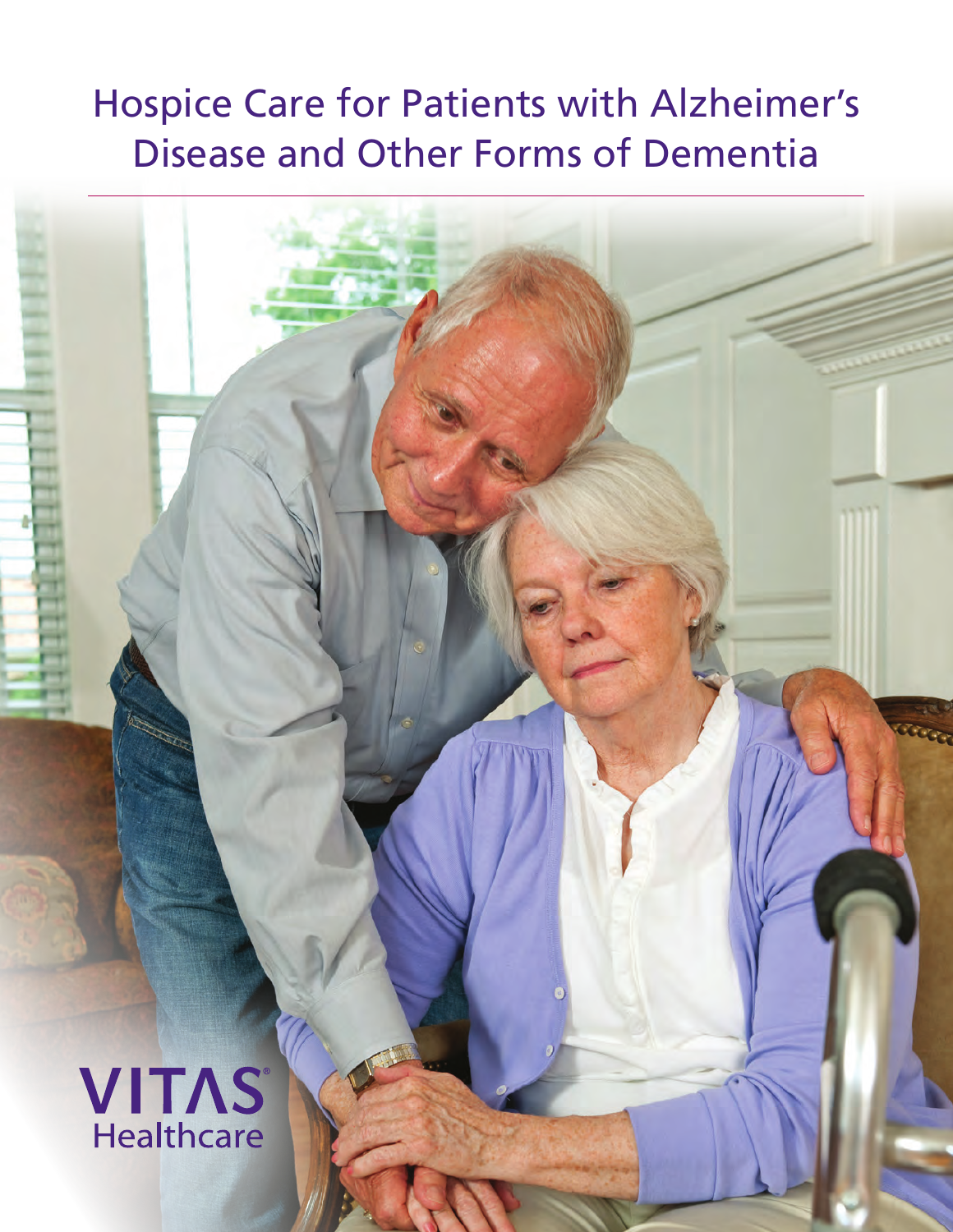### When is the right time to ask about hospice?

A diagnosis of dementia is the first step in a long journey. Alzheimer's disease, which accounts for 60 to 80 percent of all dementia cases, progresses over an average of eight years, but may be much longer.<sup>1,2</sup> The patient transitions through stages of deterioration, which roughly parallel infant and childhood development in reverse. The essential skills acquired in the first months of life are eventually lost. This includes the ability to speak coherently, to walk and sit up, and to control the bowels and bladder; even swallowing becomes impaired.

One of many challenges for loved ones, caregivers and even physicians is knowing when an individual's condition is severe enough to consider hospice. Patients are eligible to receive hospice services when they have a life expectancy of six months or less. VITAS suggests dementia patients be evaluated for hospice if they:

- Can say only a few words
- Are dependent on others for all activities of daily living (toileting, feeding, dressing)
- Are no longer ambulatory
- Have been through several years of decline

Anyone can inquire about hospice services. You, your loved one or your physician may request an evaluation to see if hospice is an appropriate option for care. Call now to see how VITAS can help.

All hospice organizations are reimbursed in the same way, so they do not compete on cost. It is the quality of service and spectrum of choices that differentiate one hospice from another.

## Hospice for Alzheimer's disease and other forms of dementia

VITAS has set the standard for palliative treatment of dementia in all its various forms. The hospice plan of care for end-stage Alzheimer's and other types of dementia is specially designed for the treatment of a wide range of issues, including:

- Pain
- Hydration and nutrition
- Skin care
- Agitation
- Recurrent infection

The collaborative approach at VITAS is designed to do more than manage the patient's physical condition. We offer the emotional and spiritual support that is essential to so many loved ones and those who take care of patients with dementia. Hospice helps address their symptoms and stresses, which can include fatigue, depression, isolation, guilt and financial burdens. VITAS provides:

- **Support for tough decision making**—Families face tough choices in cases of dementia. How to handle hydration and nutrition? Should someone with recurrent infections continue receiving antibiotics? Hospice experts at VITAS help families and caregivers establish their specific goals of care, which will take into account all of the factors that impact the loved one's overall physical condition and his or her quality of life.
- **Education**—Watching a loved one go through the progression of dementia can be a bewildering process. VITAS educates families on the disease process so that they know what to expect and can hopefully achieve a greater sense of control.

Alzheimer's Association. "Types of Dementia." Web. http://www.alz.org/dementia/ types-of-dementia.asp. Accessed July 17, 2014.

<sup>2</sup> Alzheimer's Association. "Progression Through the Brain." Web. http://www.alz.org/ braintour/progression.asp. Accessed July 17, 2014.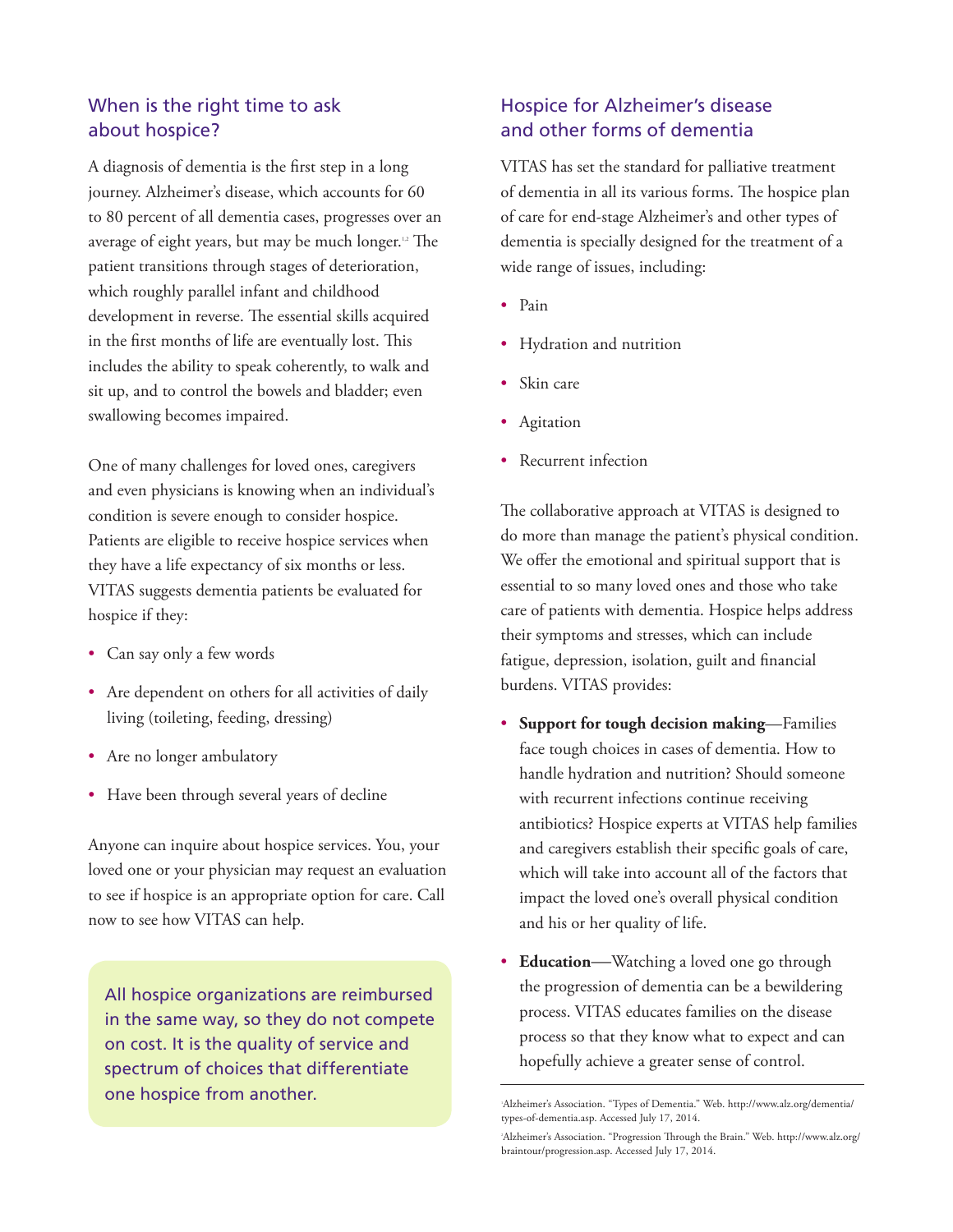- **Emotional and spiritual assistance**—In the case of dementia, loved ones suffer chronic grief at the loss of the person they once knew. VITAS offers psychosocial counseling and spiritual support tailored to meet your specific needs.
- **Bereavement support—**Bereavement is the time of mourning after a loss. The hospice care team works with surviving loved ones to help them through the grieving process. Grief and bereavement resources are available for a year or more following a death.

#### Levels of hospice care

A pioneer in the field of end-of-life care, VITAS is proud to offer unsurpassed service across all four levels of hospice care:

- **Routine Home Care**—available wherever the patient calls home (residence, nursing home, assisted living community)
- **Intensive Comfort Care®** (continuous care) medical management in the home for up to 24 hours per day when medically appropriate
- **Inpatient Care**—when medical needs cannot be managed at home
- **Respite Care**—allows the patient a brief inpatient admission to provide caregivers a "respite"

#### Who pays for VITAS services?

VITAS accepts Medicare, Medicaid/Medi-Cal, private insurance and other forms of reimbursement for its hospice services.

VITAS Healthcare can help. Call VITAS at 800.723.3233 or visit VITAS.com



#### Your VITAS care team

Because patients who have end-stage Alzheimer's have a broad range of needs, their care is coordinated by a highly trained interdisciplinary team:

- **Physician** who works with the patient's primary care physician in controlling pain and symptoms
- **Registered nurse** who is skilled in assessing and managing pain
- **Social worker** who provides emotional support and helps with financial issues and planning
- **Hospice aide** who can help with personal care and hygiene, light housekeeping, light laundry and occasional shopping
- **Chaplain** who works with your family's own clergy and offers spiritual support
- **Community volunteer** trained by VITAS to offer time and companionship
- **Bereavement specialist** who offers grief and loss support and helps with memorial services and other care for loved ones